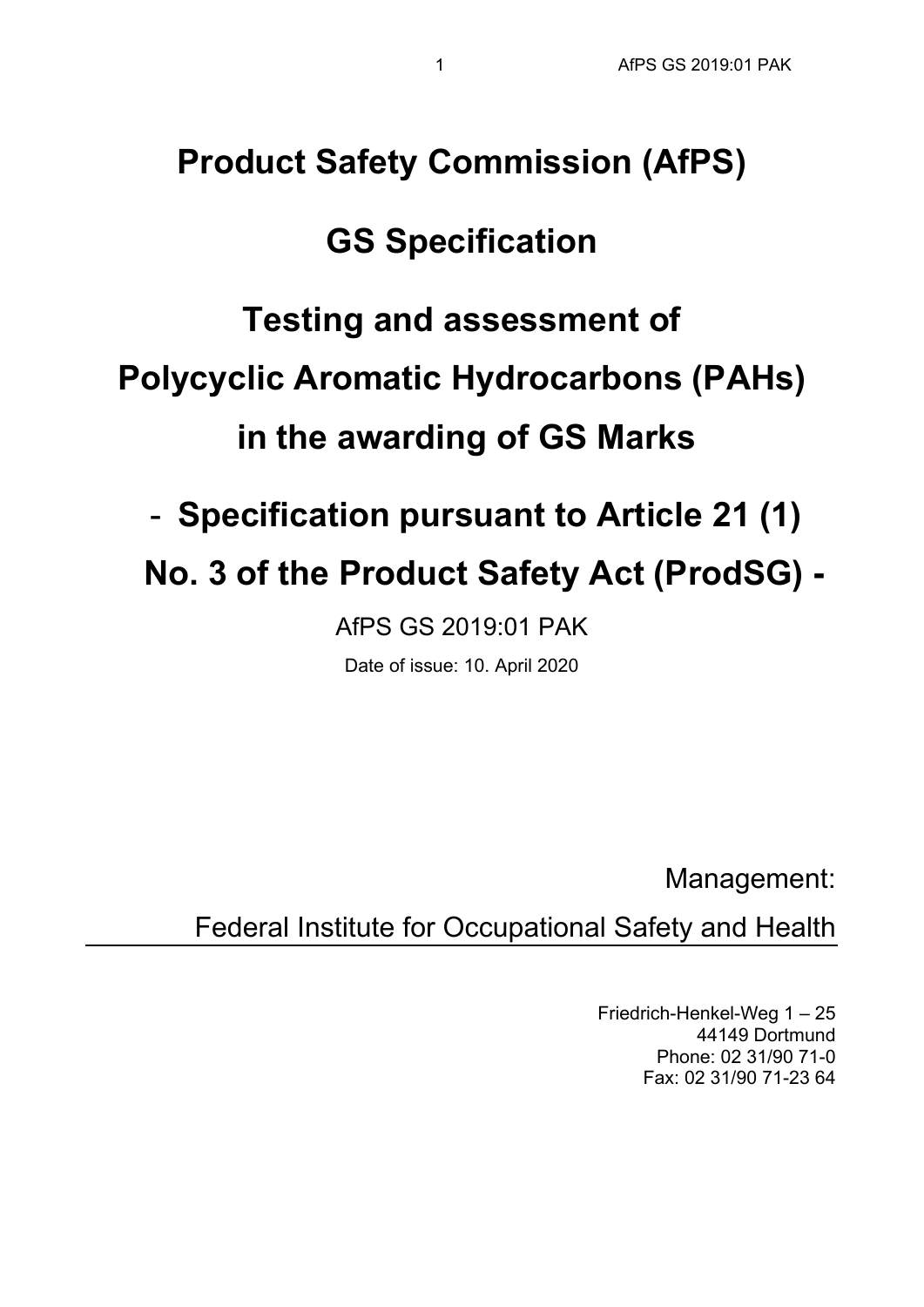### **Table of Contents**

| 1              |  |  |  |
|----------------|--|--|--|
| 2              |  |  |  |
| 3              |  |  |  |
| 3.1            |  |  |  |
| 3.2            |  |  |  |
| 3.3            |  |  |  |
| $\overline{4}$ |  |  |  |
| 4.1            |  |  |  |
| 4.2            |  |  |  |
|                |  |  |  |
|                |  |  |  |
| 1              |  |  |  |
| $\overline{2}$ |  |  |  |
| 2.1            |  |  |  |
| 2.2            |  |  |  |
| 2.3            |  |  |  |
| 3              |  |  |  |
| 3.1            |  |  |  |
| 3.2            |  |  |  |
| 3.3            |  |  |  |
|                |  |  |  |
|                |  |  |  |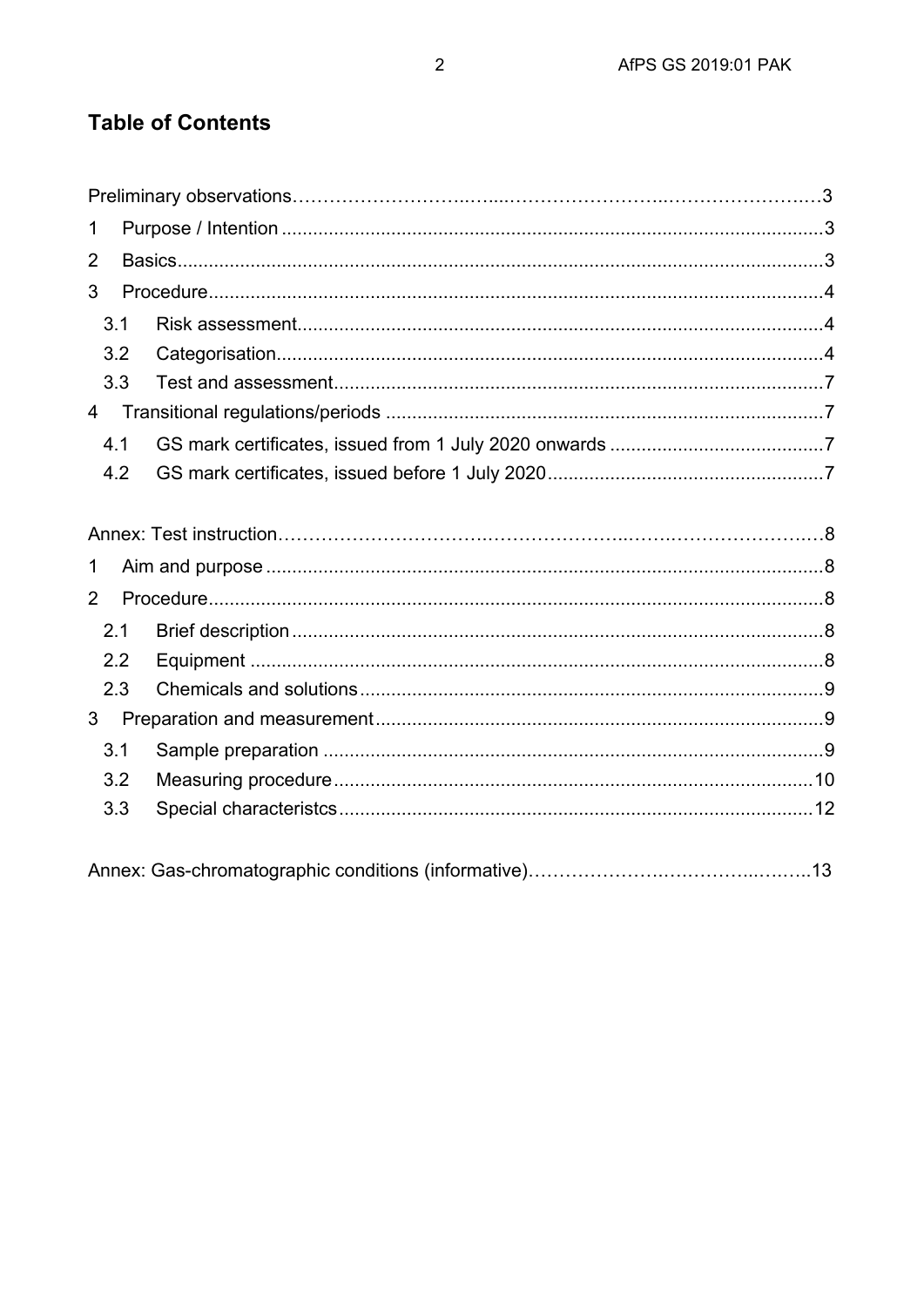### **Testing and assessment of polycyclic aromatic hydrocarbons (PAHs) in the awarding of GS marks**

#### **Preliminary observations**

On 4 August 2014 the Product Safety Commission (AfPS) has determined the requirements of PAH testing in the awarding of the GS mark as specification according to Article 21 (1) No. 3 of the Product Safety Act (ProdSG)**.** On 15 May 2019 the requirements were reviewed and revised. The GS specification AfPS GS 2014:01 PAK shall be replaced by this document. The implementation is achieved by means of this PAH document.

#### <span id="page-2-0"></span>**1 Purpose / Intention**

A GS mark may be awarded only if the prerequisites of Article 21 (1) of the Product Safety Act are fulfilled. Above all, GS certified products, i.e. the examined type in sense of Article 21 (1) sentence 1 of the ProdSG (Product Safety Act), shall comply with the essential requirements set out in Article 3, and in case of consumer products, the additional requirements set out in Article 6 of the ProdSG.

Based on the general clauses (especially Article 3 (1) No. 2 and Article 3 (2) sentence 1 of the ProdSG), the GS body is obliged to identify and evaluate known risks to health during a risk assessment. In addition to the ProdSG the GS body must consider also other applicable legal provisions such as the Chemicals Prohibition Ordinance (ChemVerbotsV) or the Articles 30, 31 of the German Food and Feed Code (LFGB) or the REACH Regulation (EC) No 1907/2006, especially Annex XVII.

This document and, in particular, the testing instructions (Annexe) specify the requirements with respect to the contents of PAHs in products. Furthermore, the methodology for the evaluation by GS bodies is harmonised.

#### <span id="page-2-1"></span>**2 Basics**

PAH contamination of materials is primarily due to the use of:

- PAH contaminated extender oils in rubber and flexible plastics (soft plastics)
- PAH contaminated carbon black as black pigment in rubber, plastics and paints
- hydrocarbon solvents (e.g. solvent naphtha)

PAH contamination has previously been detected not only in rubber but also in various types of plastic, e.g. ABS, PP and in different synthetic fibers, natural latex, paints as well as in materials treated with naphthalene.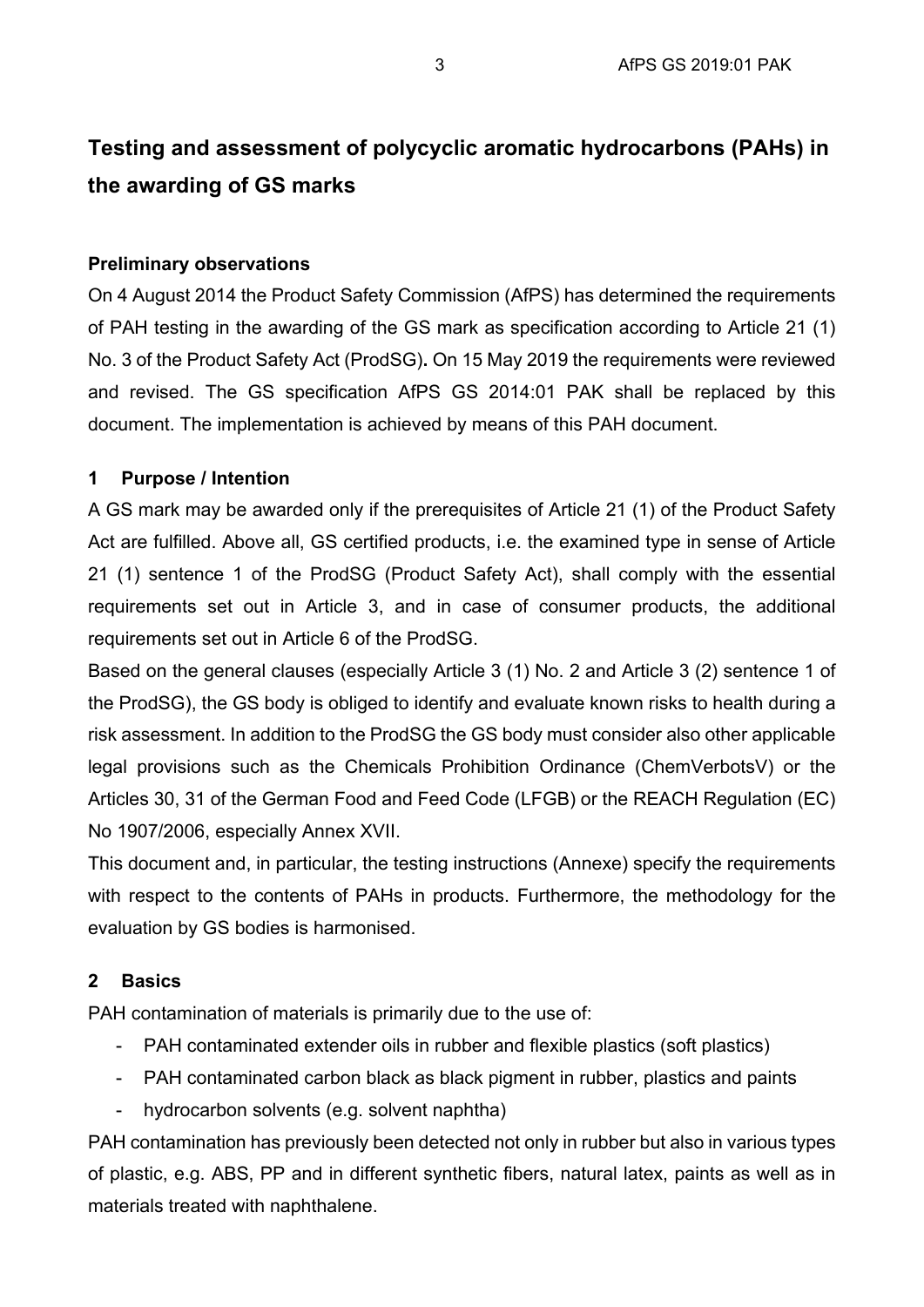#### <span id="page-3-0"></span>**3 Procedure**

The GS body must take into account the following steps both in the process of awarding a new GS mark and within the framework of monitoring existing GS mark certificates:

- 1. Risk assessment
- 2. Categorisation
- **3.** Test and evaluation

#### <span id="page-3-1"></span>**3.1 Risk assessment**

The GS body must carry out a risk assessment and, in doing so, lay down which relevant contact/grip and operating surfaces of the product are to be considered for testing and which are not. And these shall be documented (this means that the GS body must first specify the contact/grip and operating areas, to which the requirements of the PAH document must be applied (specification of PAH relevance)). The risk assessment can be suspended with, where appropriate, if the respective Erfahrungsaustauschkreis ("Exchange of Experience Forum", EK) has already defined a procedure for the product or product group regarding the contact/grip and operating surfaces to be tested. A reference to the EK's definition shall be included in the documentation accordingly.

Materials that cannot be accessed or that can only be accessed using tools need not be considered, with the exception of samples with a conspicuous odour. Components that are rarely and only briefly accessible to the user during simple maintenance or expansion work do not need to be considered.

In principle, account must be taken of all contact/grip and operating surfaces that can come into direct contact with the skin or that can be put into the mouth (in the latter case regardless of accessibility) during intended or reasonable foreseeable use (but not misuse) . $^{\mathsf{1}}$  $^{\mathsf{1}}$  $^{\mathsf{1}}$ 

#### <span id="page-3-2"></span>**3.2 Categorisation**

-

Depending on the results of the risk assessment, the corresponding product parts are then to be categorised (see Table 1) and their actual PAH contents are to be analysed according to the analysis method as mentioned below. Existing test reports can be taken into account subject to compliance with the Grundsatzbeschluss ("principle decision") ZEK-GB-2012-01

<span id="page-3-3"></span><sup>&</sup>lt;sup>1</sup> However, in order to ensure a consistent and appropriate procedure during the awarding of GS marks, it is not generally necessary to analyse all freely accessible surfaces. The intention of this document is that only relevant contact/grip and operating surfaces are to be considered. It is not expedient to test all product parts or surfaces in order "to be on the safe side".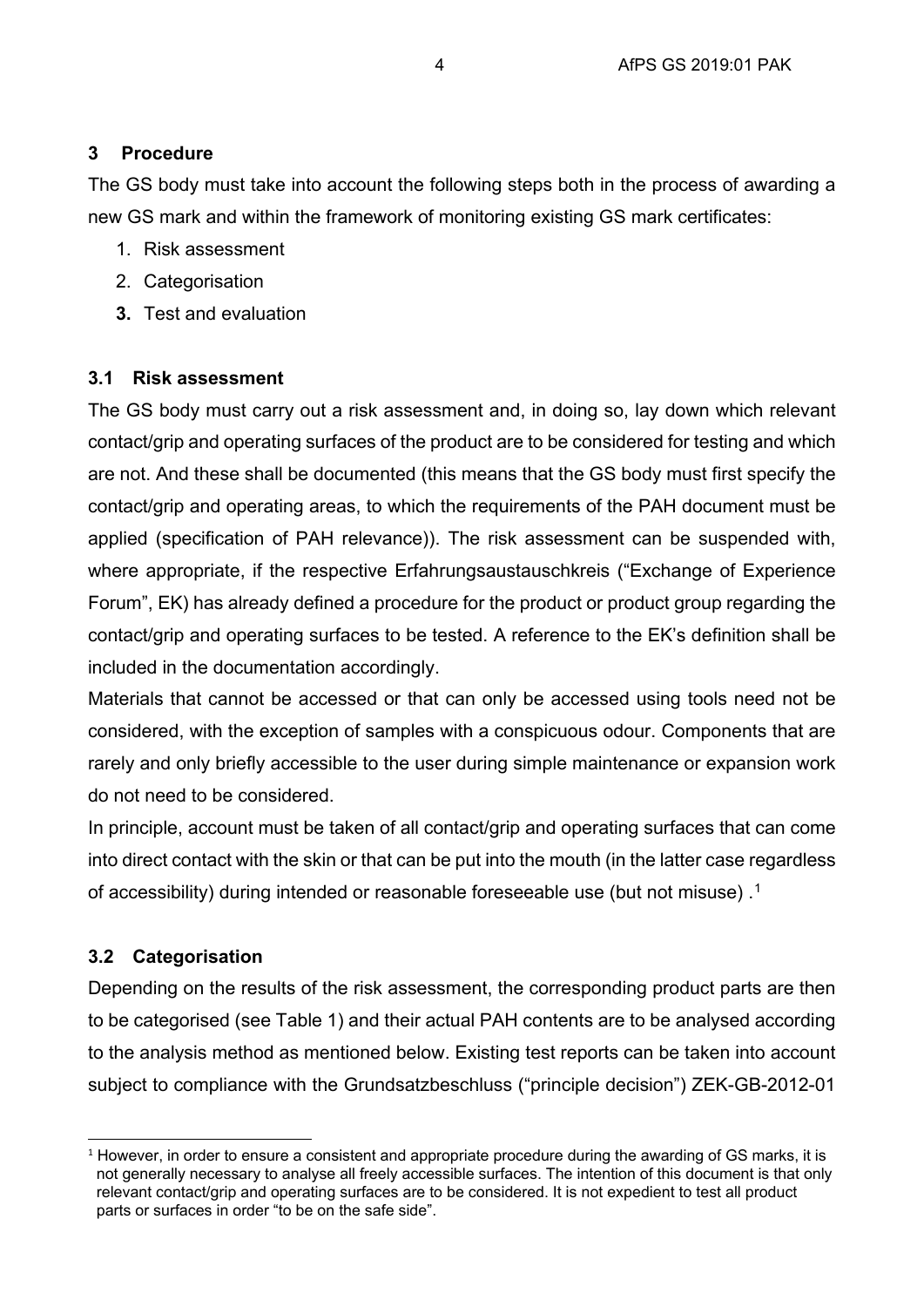rev.1 of the ZEK ("Central Exchange of Experience Forum") and the requirements of this PAH document. Categorisation can be dispensed with if the respective Erfahrungsaustauschkreis ("Exchange of Experience Forum", EK) has already defined a categorisation of the contact/grip and operating surfaces for a product or group of products.

Table 1 presents the maximum limits of PAH in materials of products, which shall not be exceeded.

The provisions of this document regarding the PAH contents are not applicable, if in other legal provisions corresponding or further stricter requirements for the PAH content are provided. This applies only to the material, component, or component group but not to the integral product as a whole. Materials and parts of the product that are not covered by other legislative provisions must be assessed within the framework of the procedure for awarding the GS mark in accordance with the requirements of this PAH document.<sup>[2](#page-4-0)</sup>

It must be ensured that for each single PAH component the limit of quantification of 0.2 mg/kg can be actually achieved with the test procedure.

Meanwhile the influences of the procedure and the matrix, as well as measurement uncertainty and efficiency of extraction but also losses during purification must be taken into consideration.

As total amount of 15 PAHs, only those individual PAH content which is from 0,2 mg/kg and onwards will be calculated.

-

<span id="page-4-0"></span><sup>&</sup>lt;sup>2</sup> Example: internal, accessible water-carrying parts in coffee machines getting in contact with food (e.g. water etc.) are subject to the legislation of the German Food and Feed Act Code (LFGB) and therefore are exempted from the application of this PAH documents. However, grip surfaces of coffee machines have to be assessed according to the requirements of this PAH document.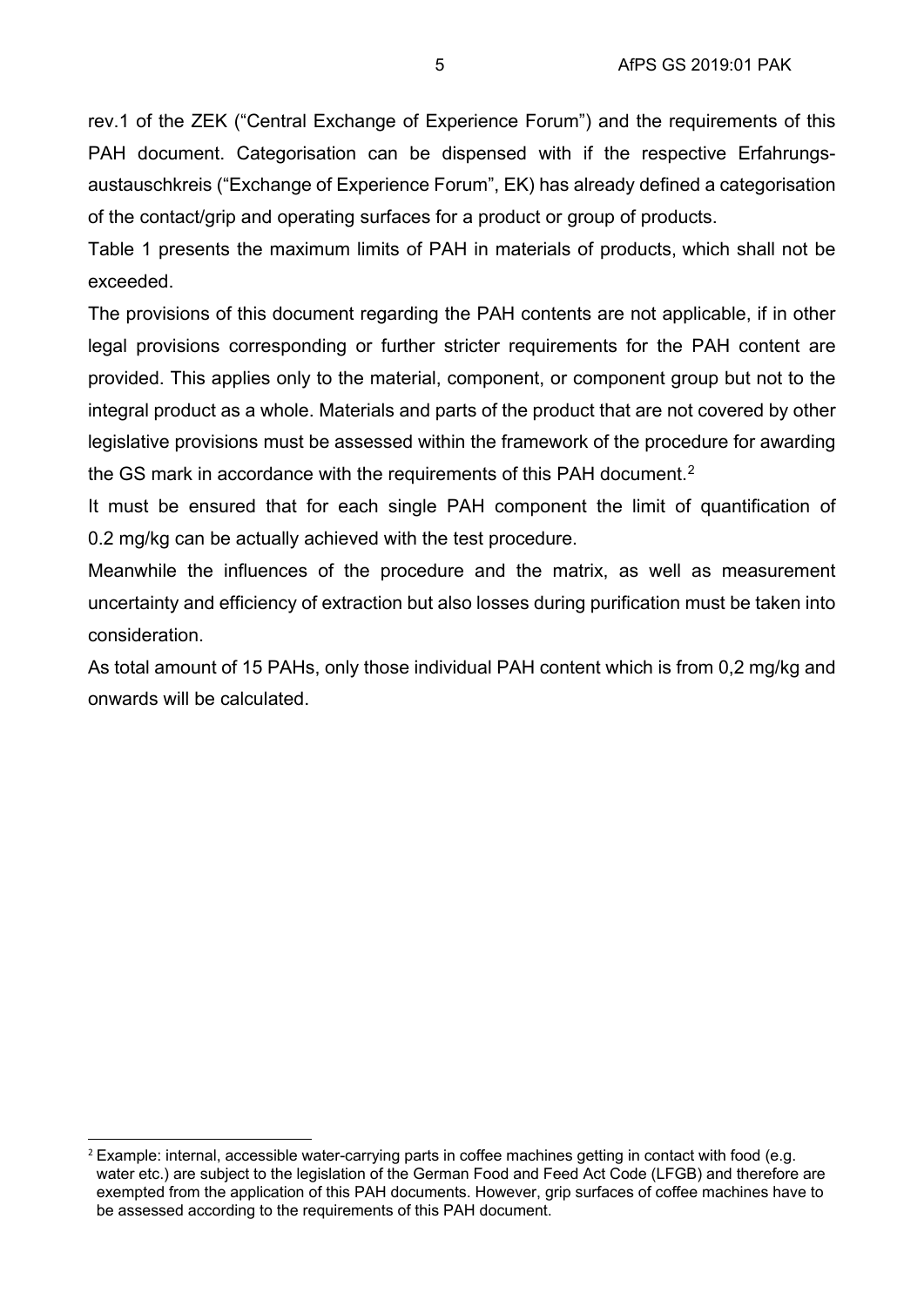**Table 1:** Maximum PAHs limits for the materials with relevant contact/grip and operating surfaces that are to be categorised based on the results of the risk assessment

| <b>Parameter</b>                                           | <b>Category 1</b>                                                                                                                                                                                                                                                                                    |                                                                                                                                                                                                                                               |                                     |                                                                                                                                                                                                   |                                     |
|------------------------------------------------------------|------------------------------------------------------------------------------------------------------------------------------------------------------------------------------------------------------------------------------------------------------------------------------------------------------|-----------------------------------------------------------------------------------------------------------------------------------------------------------------------------------------------------------------------------------------------|-------------------------------------|---------------------------------------------------------------------------------------------------------------------------------------------------------------------------------------------------|-------------------------------------|
|                                                            | Materials intended<br>to be placed in the<br>mouth,<br>or materials coming<br>into long-term<br>contact with skin<br>(more than 30s)<br>during the intended<br>use<br>- in toys according<br>to Directive<br>2009/48/EC<br>or<br>- for the use by<br>children <sup>a,b</sup> up to<br>3 years of age | <b>Category 2</b><br>Materials not<br>covered by category<br>1, coming into long-<br>term contact (more<br>than 30s) or short-<br>term repetitive<br>contact <sup>c</sup> with skin<br>during the intended<br>or foreseeable use <sup>d</sup> |                                     | <b>Category 3</b><br>Materials covered<br>neither by category<br>1 nor by category 2,<br>coming into short-<br>term contact (up to<br>30s) with skin during<br>the intended or<br>foreseeable use |                                     |
|                                                            |                                                                                                                                                                                                                                                                                                      | a.<br>use by<br>children                                                                                                                                                                                                                      | b.<br>other<br>consumer<br>products | a.<br>use by<br>children                                                                                                                                                                          | b.<br>other<br>consumer<br>products |
| Benzo[a]pyrene<br>mg/kg                                    | ${}_{0.2}$                                                                                                                                                                                                                                                                                           | ${}_{0.2}$                                                                                                                                                                                                                                    | ${}_{0.5}$                          | ${}_{0.5}$                                                                                                                                                                                        | < 1                                 |
| Benzo[e]pyrene<br>mg/kg                                    | ${}_{0.2}$                                                                                                                                                                                                                                                                                           | ${}_{0.2}$                                                                                                                                                                                                                                    | ${}_{0.5}$                          | ${}_{0.5}$                                                                                                                                                                                        | < 1                                 |
| Benzo[a]anthracene<br>mg/kg                                | ${}_{0.2}$                                                                                                                                                                                                                                                                                           | ${}_{0.2}$                                                                                                                                                                                                                                    | ${}_{0.5}$                          | ${}_{0.5}$                                                                                                                                                                                        | < 1                                 |
| Benzo[b]fluoranthene<br>mg/kg                              | ${}_{0.2}$                                                                                                                                                                                                                                                                                           | ${}_{0.2}$                                                                                                                                                                                                                                    | < 0.5                               | ${}_{0.5}$                                                                                                                                                                                        | < 1                                 |
| Benzo[j]fluoranthene<br>mg/kg                              | ${}_{0.2}$                                                                                                                                                                                                                                                                                           | ${}_{0.2}$                                                                                                                                                                                                                                    | < 0.5                               | < 0.5                                                                                                                                                                                             | < 1                                 |
| Benzo[k]fluoranthene<br>mg/kg                              | ${}_{0.2}$                                                                                                                                                                                                                                                                                           | ${}_{0.2}$                                                                                                                                                                                                                                    | ${}_{0.5}$                          | ${}_{0.5}$                                                                                                                                                                                        | < 1                                 |
| Chrysen<br>mg/kg                                           | ${}_{0.2}$                                                                                                                                                                                                                                                                                           | ${}_{0.2}$                                                                                                                                                                                                                                    | ${}_{0.5}$                          | ${}_{0.5}$                                                                                                                                                                                        | < 1                                 |
| Dibenenzo[a,h]anthracene<br>mg/kg                          | ${}_{0.2}$                                                                                                                                                                                                                                                                                           | ${}_{0.2}$                                                                                                                                                                                                                                    | < 0.5                               | ${}_{0.5}$                                                                                                                                                                                        | < 1                                 |
| Benzo[ghi]perylene<br>mg/kg                                | ${}_{0.2}$                                                                                                                                                                                                                                                                                           | ${}_{0.2}$                                                                                                                                                                                                                                    | ${}_{0.5}$                          | ${}_{0.5}$                                                                                                                                                                                        | < 1                                 |
| Indeno[1,2,3-cd]pyrene<br>mg/kg                            | ${}_{0.2}$                                                                                                                                                                                                                                                                                           | ${}_{0.2}$                                                                                                                                                                                                                                    | ${}_{0.5}$                          | ${}_{0.5}$                                                                                                                                                                                        | < 1                                 |
| Phenanthrene, Pyrene,<br>Anthracene, Fluoranthene<br>mg/kg | < 1<br>Sum                                                                                                                                                                                                                                                                                           | < 5<br>Sum                                                                                                                                                                                                                                    | < 10<br>Sum                         | < 20<br>Sum                                                                                                                                                                                       | < 50<br>Sum                         |
| Naphthalene mg/kg                                          | < 1                                                                                                                                                                                                                                                                                                  |                                                                                                                                                                                                                                               | $\leq$ 2                            |                                                                                                                                                                                                   | < 10                                |
| Sum 15 PAH mg/kg                                           | < 1                                                                                                                                                                                                                                                                                                  | < 5                                                                                                                                                                                                                                           | < 10                                | < 20                                                                                                                                                                                              | < 50                                |

<sup>a</sup> A "child" is legally defined as a person before reaching the age of 14 years.

**b** Use by children includes both active and passive direct contact by children.

<sup>c</sup> Definition "short-term repetitive contact" taken form REACH Annex XVII entry 50 amendment (Regulation (EC) No.1272/2013)

<sup>d</sup> According to the definition of the Product Safety Act (ProdSG) (Chapter 1 Article 2 No. 28) "foreseeable use" shall mean the use of a product in a manner that the person placing it on the market, has not intended, but which could be reasonably foreseeable.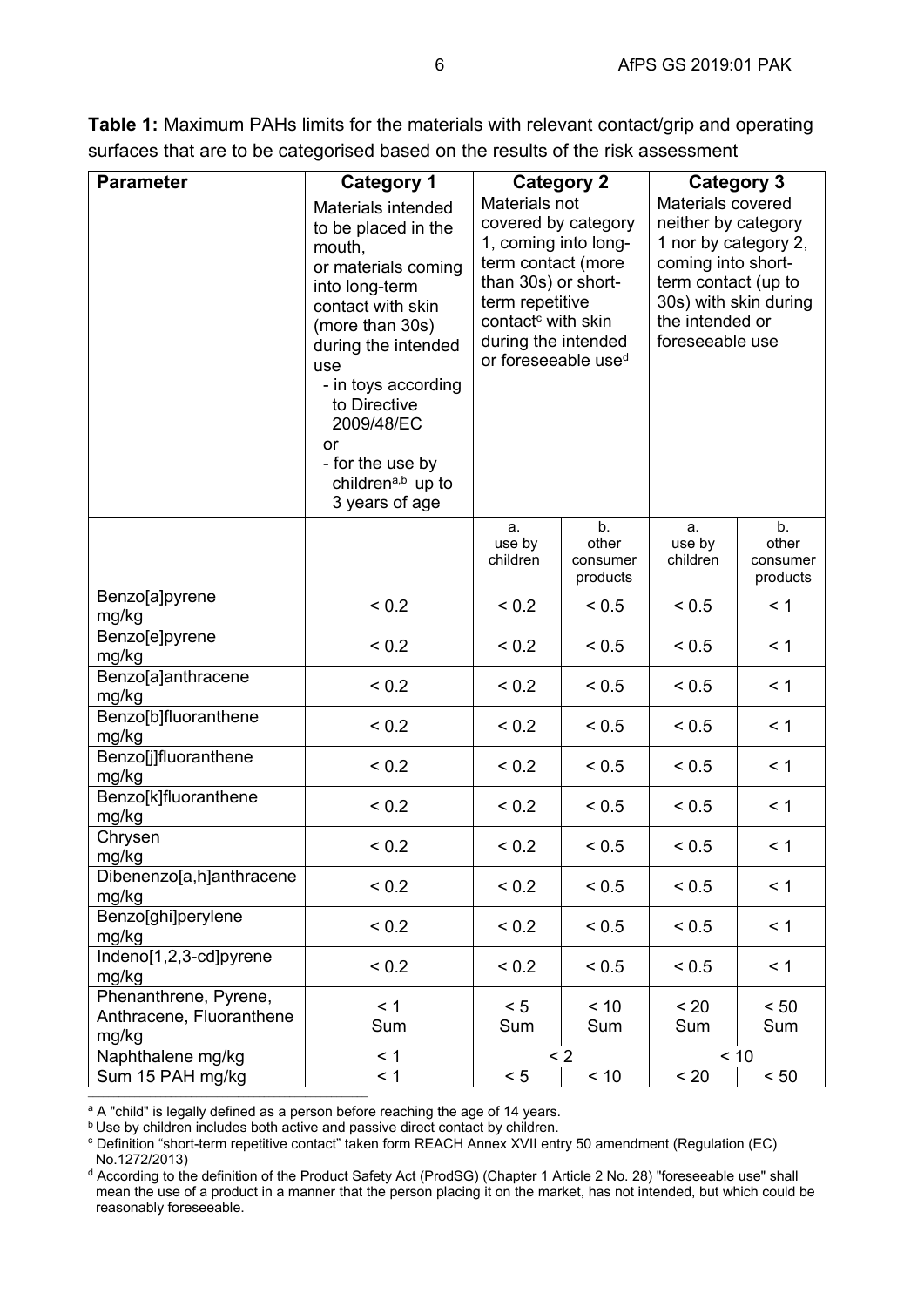#### <span id="page-6-0"></span>**3.3 Test and assessment**

The testing instructions found in the annex describe the steps of sample preparation, extraction of the PAHs, purification of the extract, identification and quantification; these must be applied uniformly by all laboratories.

The GS body assesses the test results and decides whether the GS mark can be awarded provided that the other requirements are fulfilled.

#### <span id="page-6-1"></span>**4 Transitional regulations/periods**

From 1 July 2020 (date of issuing the GS mark certificate), it is compulsory to apply this document when awarding the GS marks to products.

The document AfPS GS 2014:01 PAK will cease to be valid after 30 June 2020.

#### <span id="page-6-2"></span>**4.1 GS mark certificates, issued from 1 July 2020 onwards**

Compulsory application of this GS specification from 1 July 2020 onwards (incl. ongoing procedures that are concluded after 1 July 2020)

#### <span id="page-6-3"></span>**4.2 GS mark certificates, issued before 1 July 2020**

Existing GS mark certificates remain valid.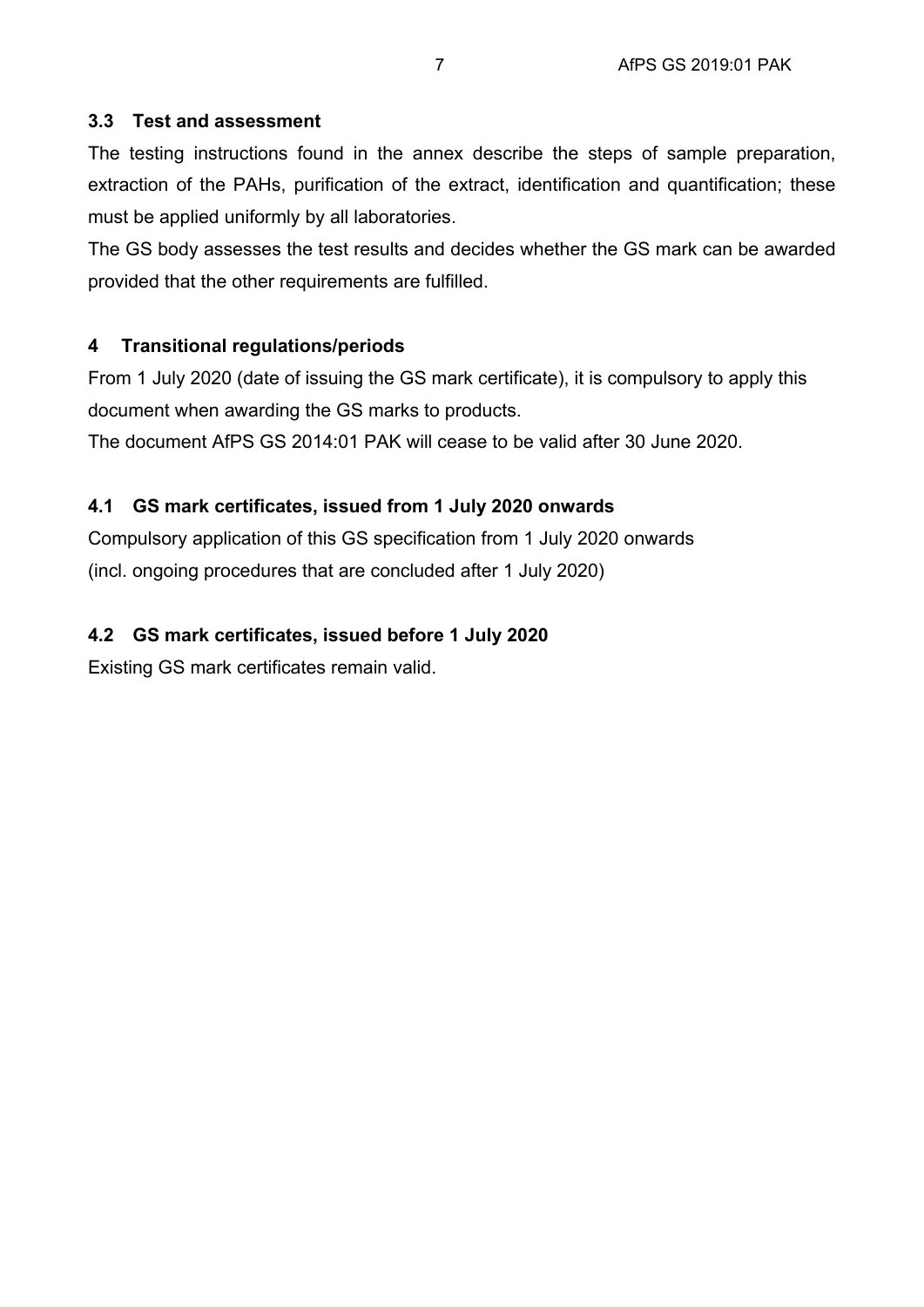#### **Annex: Test instructions**

**Harmonised method for determining polycyclic aromatic hydrocarbons (PAHs) in polymers**

#### <span id="page-7-0"></span>**1 Aim and purpose**

Determination of polycyclic aromatic hydrocarbons (PAHs) in polymer samples

#### <span id="page-7-1"></span>**2 Procedure**

#### <span id="page-7-2"></span>**2.1 Brief description**

#### **2.1.1 Standard procedure**

A representative partial sample is taken from the material and cut up into pieces with a maximum size of 2–3 mm using scissors, wire cutters, etc. Then, 500 mg of the sample is weighed and extracted with 20 ml of toluene (to which an internal standard has been added) for 1 h at 60 °C in an ultrasonic bath. An aliquot is taken from the extract once it has cooled down to room temperature. In the case of polymers (e.g. plastics or rubber products) for which matrix problems arise during the analysis, an additional purification step is carried out using column chromatography. Quantification is performed on a gas chromatograph with a mass-selective detector (GC/MSD) using the SIM method.

#### **2.1.2 Procedure for insufficient quantities**

If the total mass of material to be analysed is less than 500 mg, it should be proceeded as follows: Identical materials from this product item can be combined and considered as one sample. However, additional product specimens must not be used.

If less than 50 mg of material is available for individual samples, these are not tested. If the available mass of chopped-up material is between 50 mg and 500 mg, the sample must be tested according to 2.1.1 and the quantity of toluene has to be converted or adjusted proportionally. The actual mass of the sample is to be recorded in the test report accordingly.

#### <span id="page-7-3"></span>**2.2 Equipment**

- Ultrasonic bath: Minimum power 200 W with a bath surface of 706 cm<sup>2</sup>, corresponding to 0.28 W/cm² without basket and with an internal or external thermostat.
- Gas chromatograph with a mass-selective detector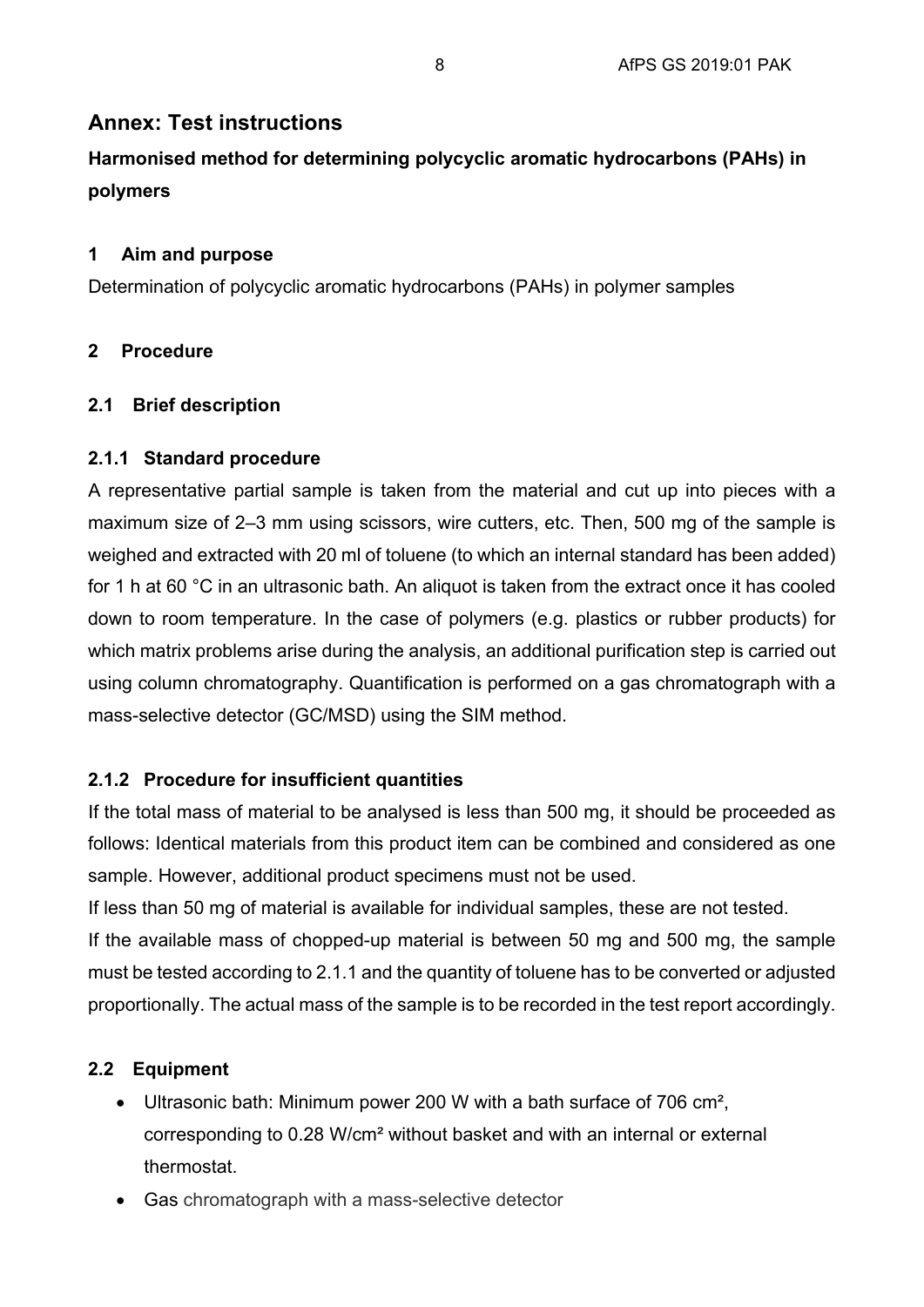#### <span id="page-8-0"></span>**2.3 Chemicals and solutions**

#### **2.3.1 Chemicals**

- Toluene
- Internal standards
- o Standard 1: naphthalene-d8
- o Standard 2: pyrene-d10 or anthracene-d10 or phenanthrene-d10
- o Standard 3: benzo[a]pyrene-d12 or perylene-d12 or triphenylbenzene

At least three internal standards must be added to the toluene extraction solvent.

- External standard: 15 PAH substances according to Table 1 or those listed under No. 3.2, as a mixture or individually
- Petroleum ether
- Silica gel
- Sodium sulfate

#### **2.3.2 Calibration solutions**

The concentrations of the calibration solutions must be chosen so that a three-point calibration covers a working range of 0.1 to 10 mg/kg in the samples. This corresponds to a concentration range of 2.5 to 250 ng/ml in the calibration solutions.

#### <span id="page-8-1"></span>**3 Preparation and measurement**

#### <span id="page-8-2"></span>**3.1 Sample preparation**

A representative partial sample is taken from the material. The samples to be analysed will be prepared by chopping up (using scissors, wire cutters, pliers, etc.) and should have a maximum size of 2–3 mm.

#### **3.1.1 Extraction**

500 mg sample is mixed with 20 ml toluene in a crimped glass ("vial"), to which the internal standards have already been added, and extracted for 1 h in an ultrasonic bath constantly at 60°C. For this purpose, the crimped glasses are placed or suspended in the ultrasonic bath without using a basket. Afterwards, the vials are taken out. After cooling down to room temperature and short shaking up, an aliquot of the extracts will be taken and measured directly or after dilution with toluene.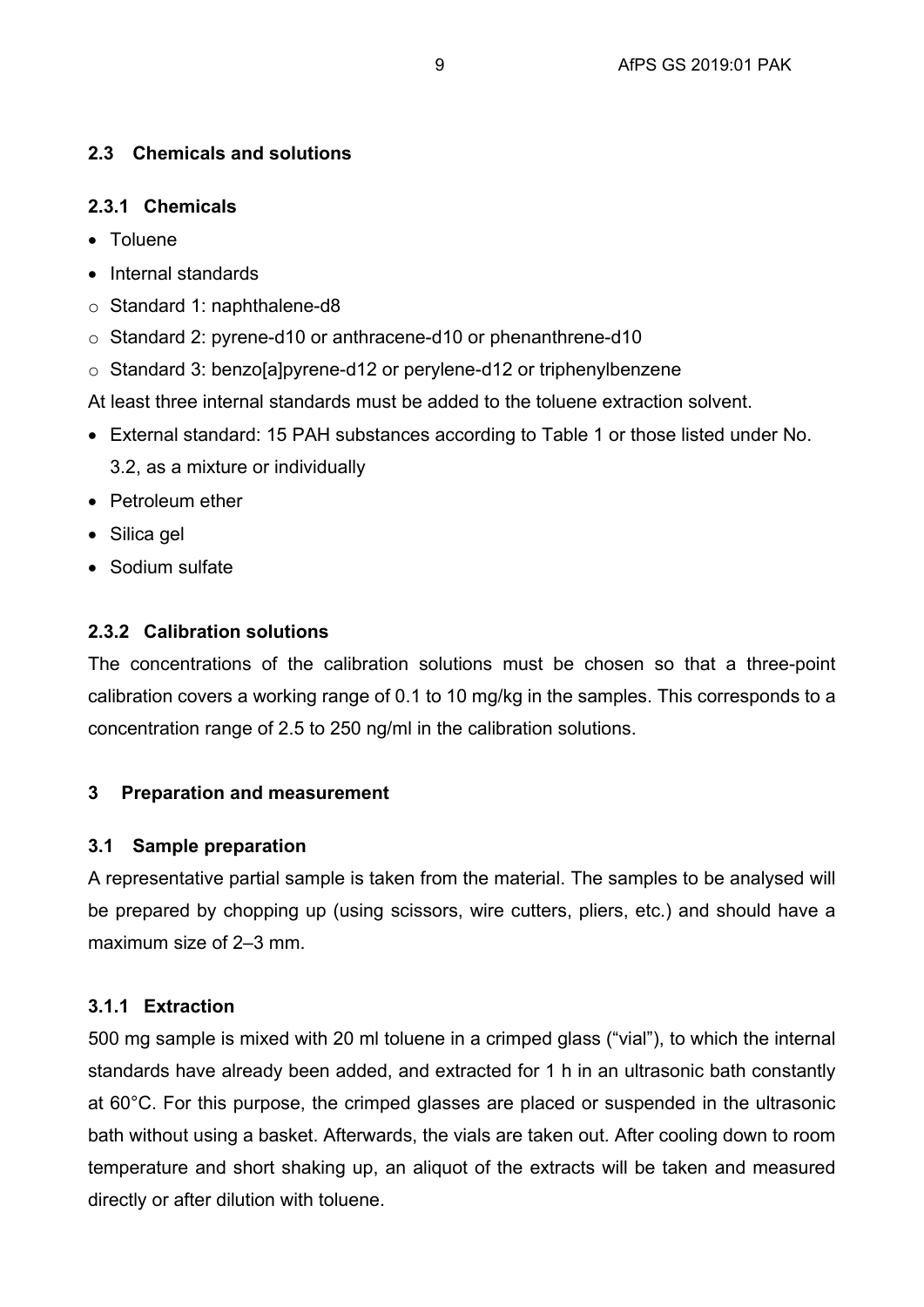#### **3.1.2 Column chromatographic purification step**

For some polymers (e.g. plastic or rubber products), especially those that dissolve well in toluene under the described extraction conditions, it is necessary to purify the extract by means of silica gel adsorption chromatography.

For this purpose, a clean-up column with a faucet (approx. 220 x 15 mm) is filled with glass wool, 4 g of silica gel and 1 cm of sodium sulfate.

The silica gel is deactivated beforehand by adding 10% water (in a glass flask an appropriate amount of water is added to the silica gel, and the mixture is homogenised on the rotary evaporator for 1 h under standard pressure and room temperature. The silica gel can then be stored in the sealed glass flask at room temperature).

The packed column is conditioned with 10 ml of petroleum ether.

The aliquot of toluene extract is then evaporated to a volume of approx. 1 ml on the rotary evaporator and poured into the column. The pointed flask is rinsed out with approx. 20 ml of eluent, which is then also transferred to the clean-up column. The Elution is performed with 50 ml of petroleum ether. 1 ml of toluene is added to the collected petroleum ether eluate, which is then evaporated to a volume of approx. 1 ml under a nitrogen stream (e.g. on the TurboVap). This is then filled up to a defined volume with toluene, and the extract is analysed by GC-MS.

#### <span id="page-9-0"></span>**3.2 Measuring procedure**

The method of determination to be applied is gas chromatography with a mass-selective detector in the SIM mode.

The following 15 PAH are to be determined:

- Naphtalene
- Phenanthrene
- Anthracene
- Fluoranthene
- Pyrene
- Chrysene
- Benzo(a)anthracene
- Benzo(b)fluoranthene
- Benzo(k)fluoranthene
- Benzo(i)fluoranthene
- Benzo(a)pyrene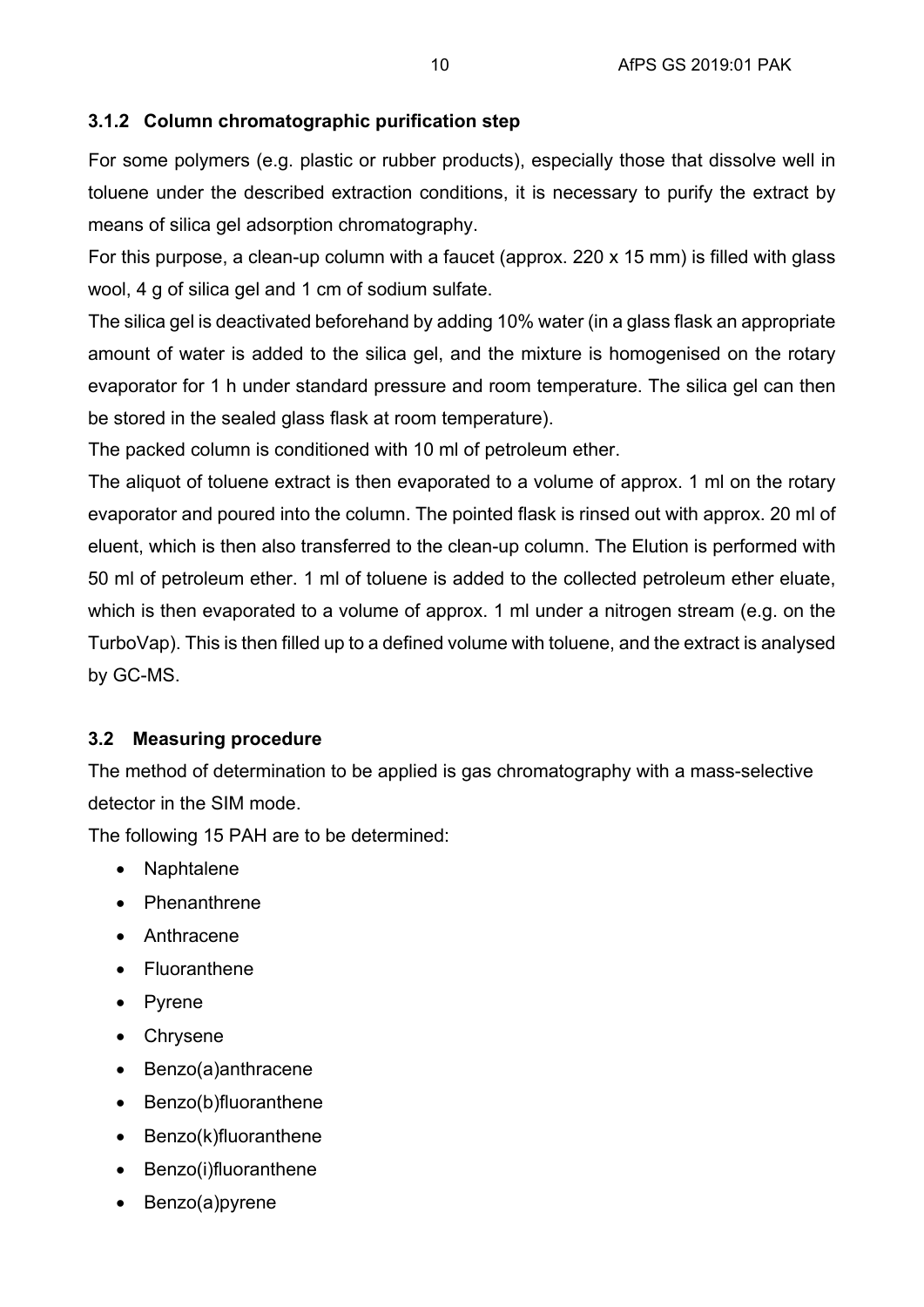- Benzo(e)pyrene
- Indeno(1,2,3-cd)pyrene
- Dibenzo(a,h)anthracene
- Benzo(g,h,i)perylene

#### **3.2.1 Measuring conditions for gas chromatography**

The equipment parameters (temperatures, columns, mass traces) may be chosen by the individual laboratory or are defined depending on the analytes.

#### **3.2.2 Evaluation**

Internal standards: at least three internal standards must be used. The internal standards and the correction ranges are defined as follows:

| <b>Parameters</b>      | <b>Internal Standards with recommended reference</b> |
|------------------------|------------------------------------------------------|
| Naphthalene            | naphthalene-d8                                       |
| Phenanthrene           | pyrene-d10 or anthracene-d10 or phenanthrene-d10     |
| Anthracene             | pyrene-d10 or anthracene-d10 or phenanthrene-d10     |
| Fluoranthene           | pyrene-d10 or anthracene-d10 or phenanthrene-d10     |
| Pyrene                 | pyrene-d10 or anthracene-d10 or phenanthrene-d10     |
| Benzo[a]anthracene     | pyrene-d10 or anthracene-d10 or phenanthrene-d10     |
| Chrysene               | pyrene-d10 or anthracene-d10 or phenanthrene-d10     |
| Benzo[b]fluoranthene   | benzo[a]pyrene-d12 or perlyene or triphenylbenzene   |
| Benzo[k]fluoranthene   | benzo[a]pyrene-d12 or perlyene or triphenylbenzene   |
| Benzo[j]fluoranthene   | benzo[a]pyrene-d12 or perlyene or triphenylbenzene   |
| Benzo[a]pyrene         | benzo[a]pyrene-d12 or perlyene or triphenylbenzene   |
| Benzo[e]pyrene         | benzo[a]pyrene-d12 or perlyene or triphenylbenzene   |
| Indeno[1,2,3-cd]pyrene | benzo[a]pyrene-d12 or perlyene or triphenylbenzene   |
| Dibenzo[a,h]anthracene | benzo[a]pyrene-d12 or perlyene or triphenylbenzene   |
| Benzo[g,h,i]perylene   | benzo[a]pyrene-d12 or perlyene or triphenylbenzene   |
|                        |                                                      |

- External calibration: for each individual PAH, at least a three-point calibration must be carried out with reference to the internal standardisation set out above. A working range of 0.1 to 10 mg/kg is recommended here.
- Concentrations above the calibration range can be determined by diluting the extract.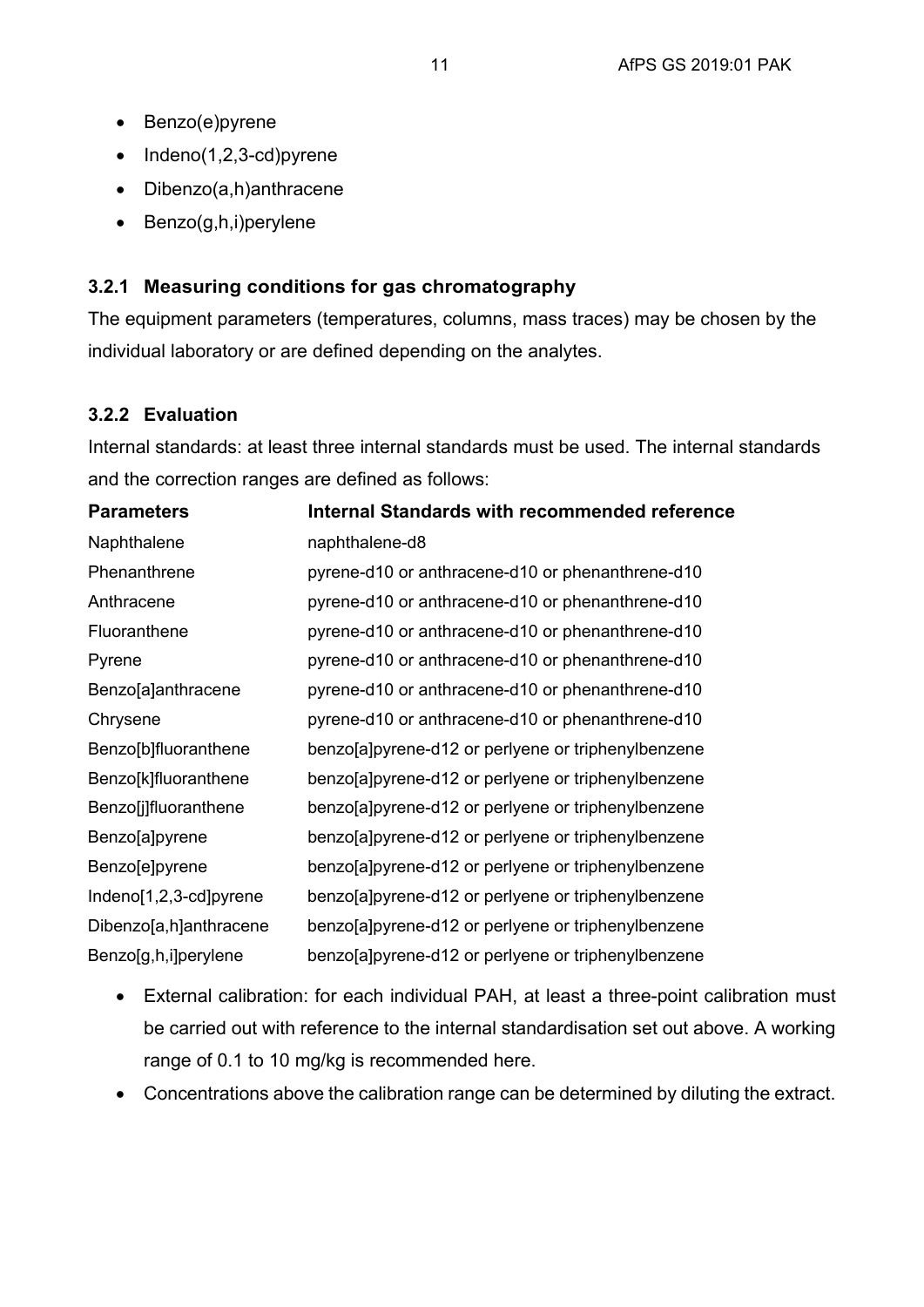#### **3.2.3 Limit of quantification**

It must be ensured that for each single PAH component the limit of quantification of 0.2 mg/kg can be actually achieved with the test procedure.

Meanwhile the influences of the procedure and the matrix, as well as measurement uncertainty and efficiency of extraction but also losses during purification must be taken into consideration.

#### <span id="page-11-0"></span>**3.3 Special characteristics**

Due to its relatively high volatility compared to the other 14 PAH, naphthalene is a parameter, which is difficult to be evaluated in close-to-skin products. Experience from the testing institutes indicates that reductions of naphthalene from materials as well as secondary contamination have been observed. Therefore, the result obtained for naphthalene always shows only the current situation of the test sample at the time of measuring.